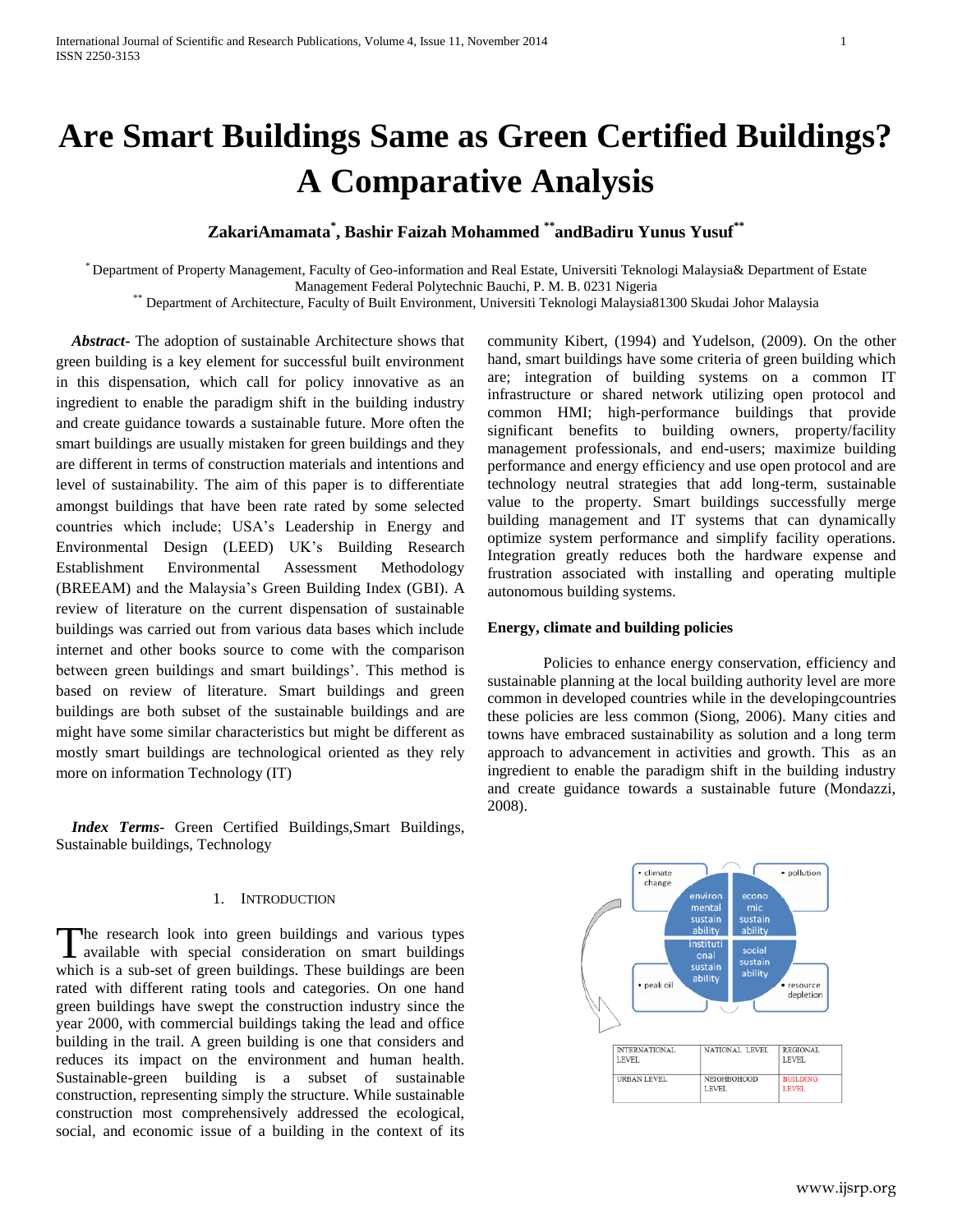## **Fig.1** Conceptualization concept of sustainability

The Brundtland report (1987) and the Rio declaration(1992) which were published under the title "Task for the 21th Century" served as a guiding principles for the implementation of "sustainable development" It require the participation of all professionals from the various field of science and various sectors of the economy and society (Kunszt, 2003). The International Union of Architects (UIA) and the International Council for Building Research (CIB) played a key-



role in the detail study of the tasks of sustainable architecture and sustainable construction.After the first International Symposium of sustainable Construction in Tampa, Florida in 1994, Kibert"s definition for sustainable construction was unanimously accepted as a first approximation and was emphasized by CIB in its publication title AGENDA 21.

# **Fig.2**Three perspectives on sustainable design**:** source adopted. (Edwards, 2005)

**Construction Ecology**- The process used in producing most building materials; bricks, cement, glass and steel required a great no of thermal energy, which may add to the adverse effect of climate change. The use of environment-friendly building materials, the treatment and the reutilization of solid waste materials all cause serious ecological problems that, the comprehensive solution is beyond the scope of architecture or construction technology. Although there are measure that an Architect could put in place in the designing and construction of buildings that would reduce an adverse effect on the ecology with regard to climate change

**Social-Cultural Requirements**-Critics of globalization have identify that quite a number of countries, region and cities would lose their identity with the advent to globalized the world and Architecture has a key-role in the preservation of identity, which is a reflection of how we can deal with the environmental issue in a more measurable terms. Besides providing solutions to eliminate or minimize environmental problems, there is need for a holistic approach to a sustainable environment

#### II. PURPOSE OF THE STUDY

 The purposeof this work is mainly to differentiate amongst building that have been rate rated by some selected countries which include; USA's LEED, UK's BREEAM, and the Malaysia"s GBI

#### III. RESEARCH METHODOLOGY

A review of literature on the current dispensation of sustainable buildings was carried out from various data bases which include internet and other books source to come with the comparison between green buildings and smart buildings". This method is based on review of literatureCreswell (2012).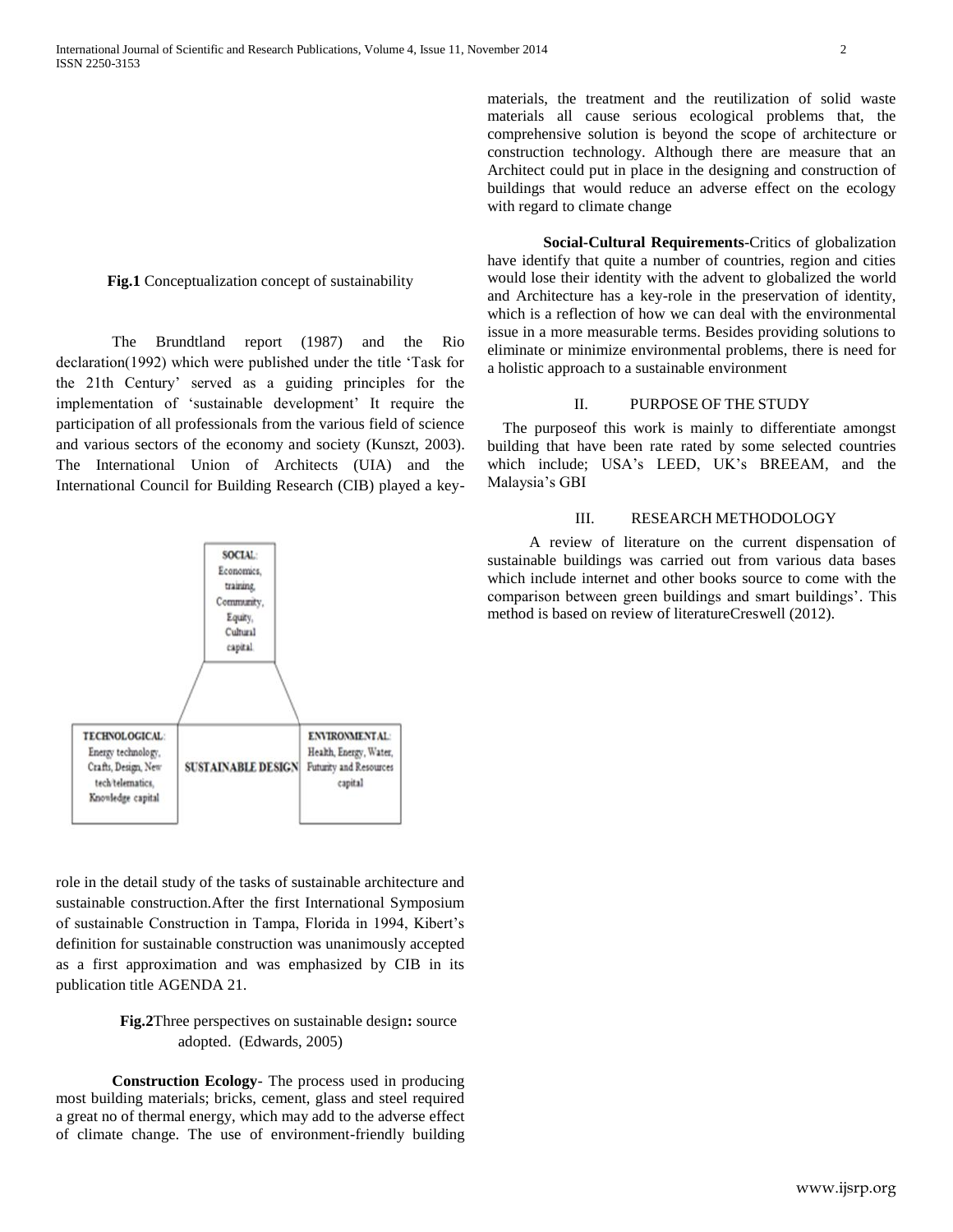### IV. DISCUSSION

#### **A.Smart Buildings Have Several Things In Common:**

- Integration of building systems on a common IT infrastructure or shared network utilizing open protocol and common HMI.
- High-performance buildings that provide significant benefits to building owners, property/facility management professionals, and end-users.
- Maximize building performance and energy efficiency.
- Use open protocol and are technology neutral strategies that add long-term, sustainable value to the property.



**Fig. 3**: A pie chart showing commercial building Electrical consumption with varying percentageThe New Straits Times Press Malaysia

Smart buildings successfully merge building management and IT systems that can dynamically optimize system performance and simplify facility operations. Integration greatly reduces both the hardware expense and frustration associated with installing and operating multiple autonomous building systems.

#### *a. How They Work*

Integration begins with a common IT backbone or infrastructure; the majority of buildings utilize separate and usually proprietary systems that have their own controls, protocol, cabling, and HMI. Once individual building systems are integrated onto one network they can be monitored and controlled by a single interface, accessible via a secure Web browser for unlimited user access. Additional use of a network operating center (NOC) allows for 24/7 monitoring and control of an unlimited number of equipment, systems, and buildings by personnel with the proper training and skill set. Utilizing openprotocol such as LonWorks® and BACnet® allows the building systems to employ the best sensors and technology on the market while not being tied to a particular vendor or manufacturer.

## *b. Benefits and Capabilities*

- *Tenant attraction and retention.* A significant benefit to the building owner is the expectation that smart buildings can demand above-market rents, have lowervacancy rates, and can reduce turnover through higher customer service, added technologies, and increased efficiencies*.*
- *Reduced operating costs.* Smart buildings are usually highly efficient buildings where operating costs are significantly lower than comparable buildings. Using accurate, intelligent monitoring and control of energyintensive systems such as HVAC and lighting help reduce costs.
- *Energy metering.* Integrated systems allow for submetering of individual tenants; tracking and automatically invoice tenants for their energy use. This not only gives the tenant control of their electrical costs but may allow for shared savings through demand response programs.
- *Fast and effective service.* Smart building technologies give building management professionals the tools they need to better serve tenants, occupants, and users. Accessing building systems via the Internet makes it easier for facilities professionals to assess real-time conditions, detect problems, and monitor building performance off-site. Problems are identified early and solved immediately, sometimes prior to the customer realizing there is a problem.
- *Simplified operations management.* Changes to a system can be made from a network operations center (NOC). The result is a leaner facility management operation which directly correlates to reduced labor costs.
- *Enhanced life safety and security.* A fire situation is perhaps the most commonly cited example of how integrated systems are beneficial. A fire alarm is triggered and the integrated building systems respond: Smoke exhaust dampers open and fans operate, the paging and intercom system warns the occupants and issues instructions, the access-control system unlocks doors for evacuation, lighting is turned on, and security cameras provide emergency personnel with a view of the fire.
- *Mobile security systems.* A Web-based security system allows security personnel the ability to view live video from surveillance cameras on a laptop or portable device. Future technology. Since technology and equipment are changing rapidly, a building with an IT backbone utilizing open protocol will be ready to support almost anything that comes onto the market. Additionally, with tenant needs changing, a smart building is flexible enough to adapt quickly.
- *Added revenue stream.* Smart buildings can offer occupants wired and wireless high-speed Internet along with other communications services such as Voice over Internet Protocol (VOIP) that will maximize the building's revenue per square foot.
- *Environmentally friendly.* Monitoring and control of energy use for the purpose of reducing consumption defines a green building. While it may be possible to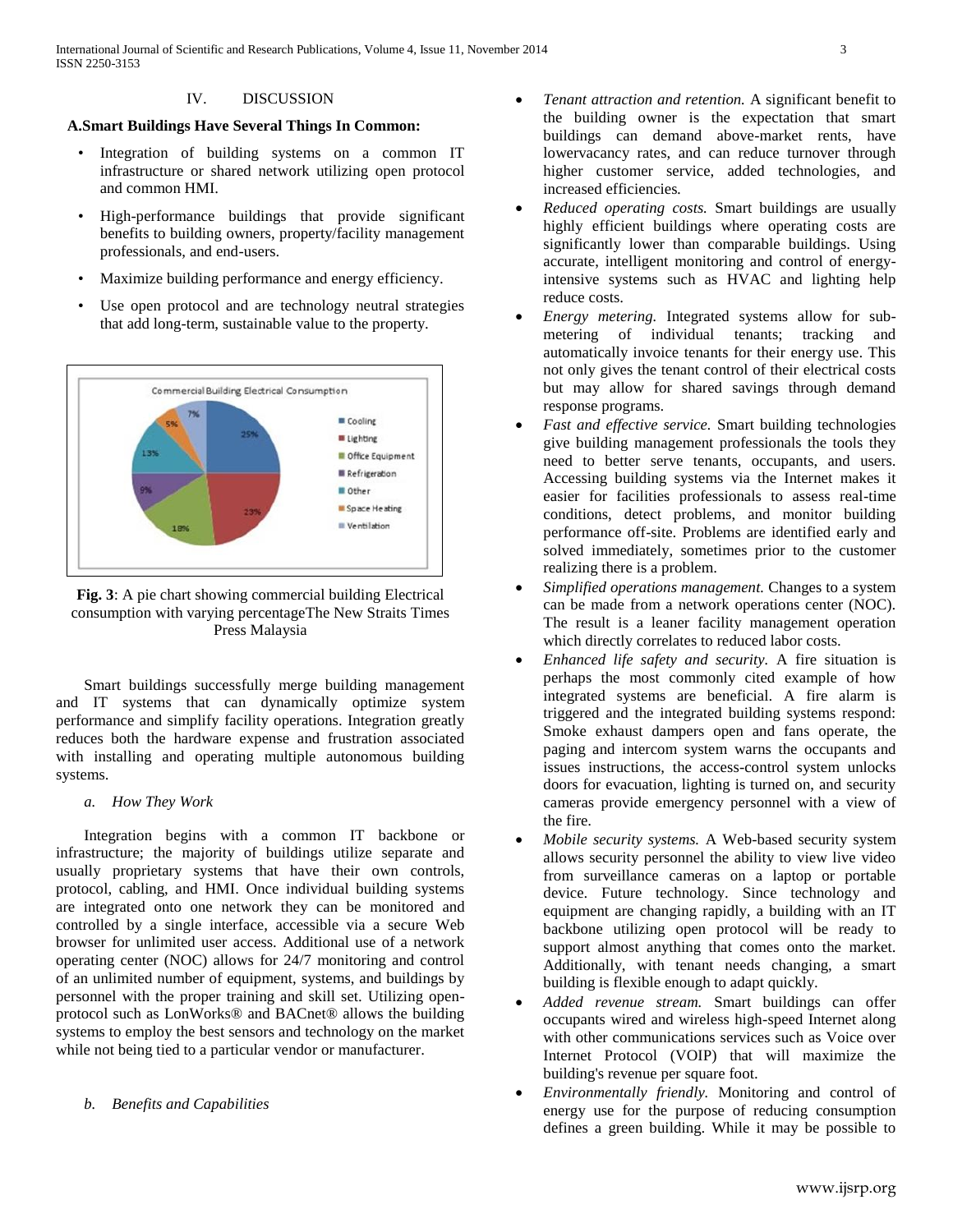have a green building that isn't smart, all green buildings will have some form of a building automation system (BAS). The BAS could allow a daylight-harvesting system to work together through an IT backbone with interior lights and photoelectric and occupancy sensors to provide optimum light levels and save energy use.

## **B. Green Buildings'**

#### **Sustainable design**

The concept of sustainable development can be traced to the energy (especially fossil oil) crisis and the environmental pollution in the (1970"s)shortage of energy, global warming, urban sprawl, air pollution, overflowing landfills, water shortage, disease and global conflict will be the legacy of the twenty first century unless the movement of sustainability is implemented (Ali, 2008). In broader perspective sustainability main goal is to strike a balance of interaction amongst; biological resource system, the economic system and the socio-cultural system (Newman, 2001).According to Yudelson (2009), green building is the one that considers its impact on the environment and human health; while, high-performance building design is the building that has gain the certification from a third party certifier like; USA's LEED, UK's BREEAM, Singapore's GREEN MARK or the Malaysia"s GBI.

- Sustainable/green building is a subset of sustainable construction, representing simply the structure. While sustainable construction most comprehensively addressed the ecological, social and economic issue of a building in the context of its community (Kibert, 2007)
- Green buildings are part of a global response to increasing awareness of the role of human activity in causing global climate change. Buildings account for more than 40% of all global carbon-dioxide emissions, one of the main culprits implicated in the phenomenon of global warming.
- Green buildings have swept the construction industry since the year 2000, with commercial buildings taking the lead and office building in the trail (Yudelson, 2009). A green building is one that considers and reduces its impact on the environment and human health.
- Green building, sustainable construction, high performance buildings are mostly used interchangeably but are difference. Sustainable/green buildings can be defined as the facilities which are the outcome of sustainable construction for the purpose of promoting occupant health and resource efficiency, minimizing the impacts of the built environment on the natural ecology system (Kibert, 2004)

#### IV. CONCLUSION

The past two decades have witnessed a rapid increase in the number of Sustainable Building Rating System (SBRS) used worldwide; SBRS have played an important role in the sustainable construction delivery system with LEED taking the lead and BREEAM achieving great success in several countries (Xiaoping, *et al.,*2009). From studies conducted it is clear that all of these tools pointing to a single similar objective that"s the implementing the principles of sustainability. Obviously the differences among these tools are also significant as elaborated below (Xiaoping, *et al.,* 2009).There is a great different in temperate, tropical and the Mediterranean climatic conditions as well as the cultural and political diversities, this lead to the party that are involve in the development of the SBRS tools. LEED and BREEAM are established by non-profit third party. Some of these tools have a weighting system while some other don"t have weighting systems. These weighting systems were used to establish the difference between green buildings and smart which is that both green buildings and smart building all belong to the set sustainable buildings'. Not all smart building are green buildings in the sense that green buildings are those buildings that have been rated by a rating(weighting system) while a smart building might reduce the impact on the environment but if not rated it is no considered as a green building.

Smart buildings and green buildings are both subset of the sustainable buildings and are might have some similar characteristics but might be different as mostly smart buildings are technological oriented as they rely more on information Technology (IT)

#### ACKNOWLEDGMENTS

The authors will like to acknowledge and thank the International Doctorial Fellowship (IDF) initiated by Universiti Teknologi Malaysia (UTM) supported by the Ministry of Higher Education, Malaysia (MOHE) for contributing to this research work and Tertiary Education Trust Fund (TETFund) for their contribution to this work

#### **REFERENCES**

- [1] Kibert, C. J (1994). Establishing Principles and a Model for Sustainable Construction. Proceedings of the first International Conference of CIB Task Group 16 on Sustainable Construction, Tampa, FL, , vol. 6-9, p. 3-12.
- [2] Yudelson, J. (2009). What is a Green Building? Sustainable Retail Development, DOI, 2009, pp 41 & 43.
- [3] Siong, H. C. (2006).Energy Conservation and Planning- guidelines for energy efficiency efficient residential developments, (CETDEM) and Malaysian Institute of planners 12th August 2006 Armada Hotel Petaling Jaya Malaysia PP 1
- [4] Mondazzi, M. (…). Developing Policy Incentives to Promote Green Building Practices in Boston Seminar of a master of science proposal